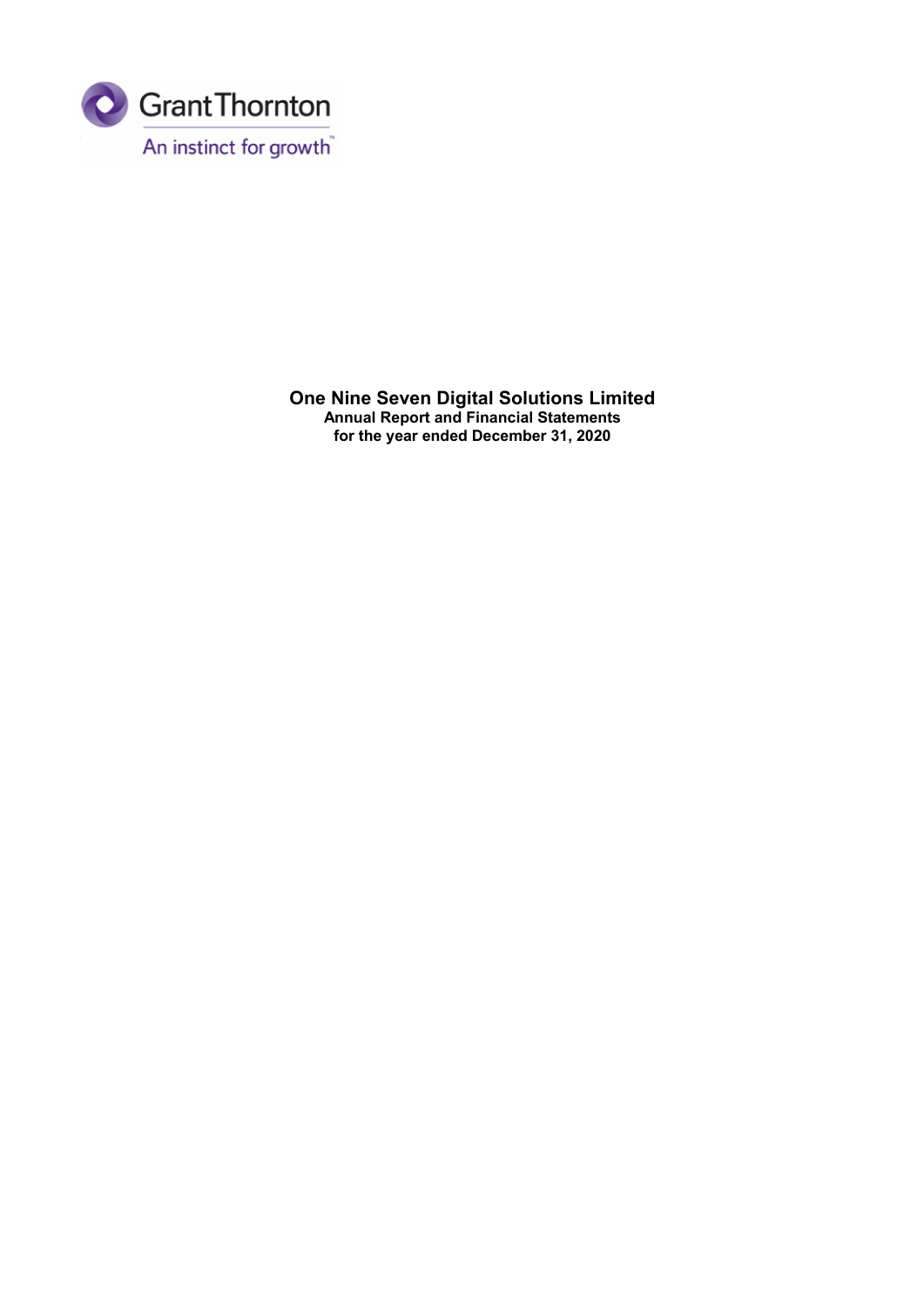Annual Report And Financial Statements for the year ended December 31, 2020

# **General Information**

| Country of incorporation and domicile | Kenya                                                                                                         |
|---------------------------------------|---------------------------------------------------------------------------------------------------------------|
| Date of incorporation                 | June 2, 2019                                                                                                  |
| <b>Director</b>                       | Ajay Shekhar Sharma                                                                                           |
| <b>Registered office</b>              | L.R. No. 209/1907<br>5th Floorm Avocado Towers,<br>Muthithi Road, Westlands<br>PO Box 45669-00100<br>Nairobi  |
| <b>Principal bankers</b>              | Standard Chartered Bank Kenya Limited<br>Chiromo<br>48 Westlands Road, P.O. Box 30003 - 00100 GPO,<br>Nairobi |
| <b>Company secretary</b>              | <b>Mutual Registrars Associates</b><br>Certified Public Secretaries (K)<br>P.O. Box 45669-00100<br>Nairobi    |
| <b>Company registration number</b>    | C.PVT-V7UE539                                                                                                 |
| Tax reference number                  | P051815905J                                                                                                   |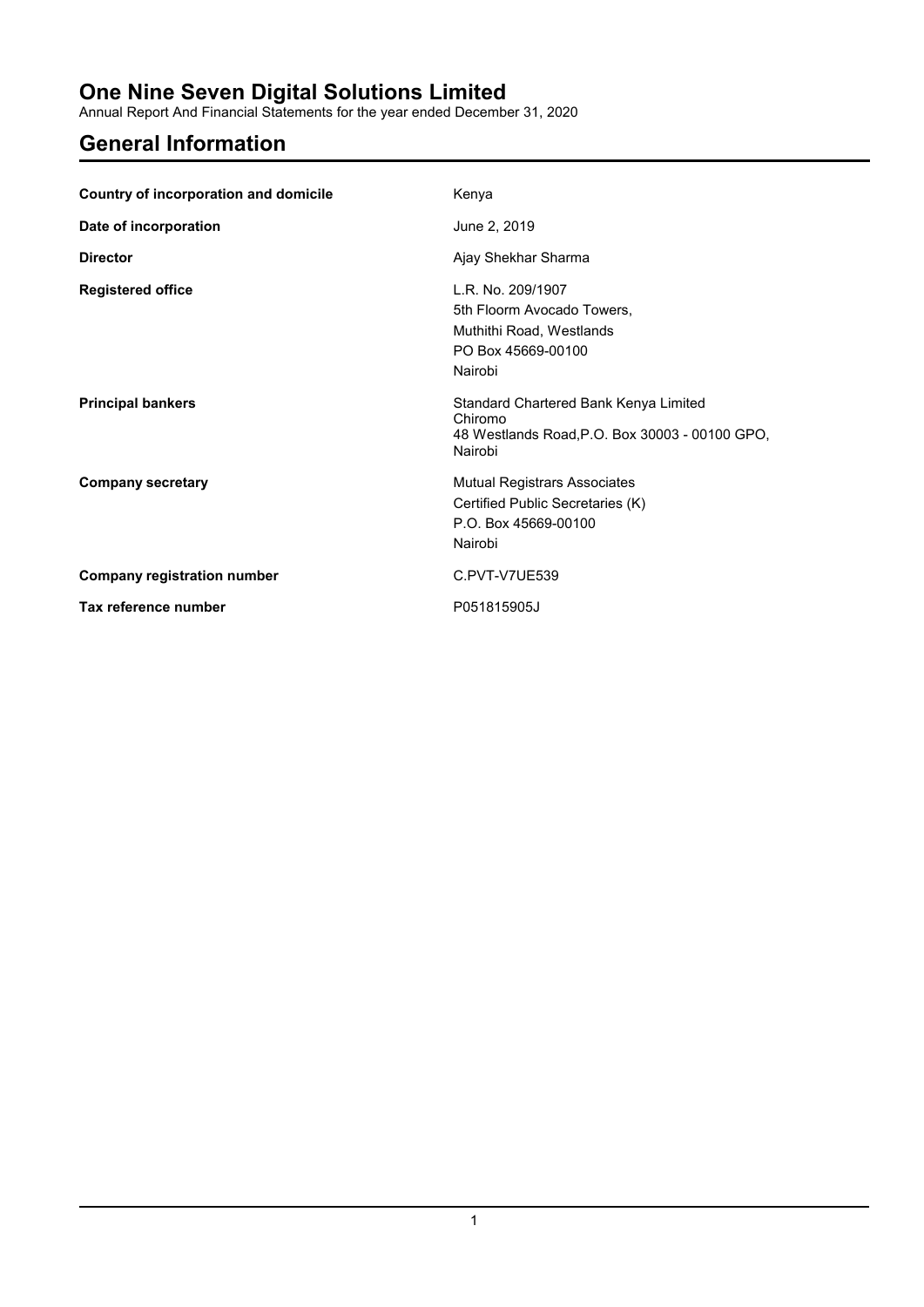Annual Report And Financial Statements for the year ended December 31, 2020

# **Contents**

|                                                            | Page      |
|------------------------------------------------------------|-----------|
| Director's Report                                          | $3 - 4$   |
| Statement of Director's Responsibilities                   | 5         |
| Statement of Profit or Loss and Other Comprehensive Income | 6         |
| <b>Statement of Financial Position</b>                     | 7         |
| Statement of Changes in Equity                             | 8         |
| <b>Statement of Cash Flows</b>                             | 9         |
| <b>Significant Accounting Policies</b>                     | $10 - 11$ |
| Notes to the Annual Report And Financial Statements        | $12 - 14$ |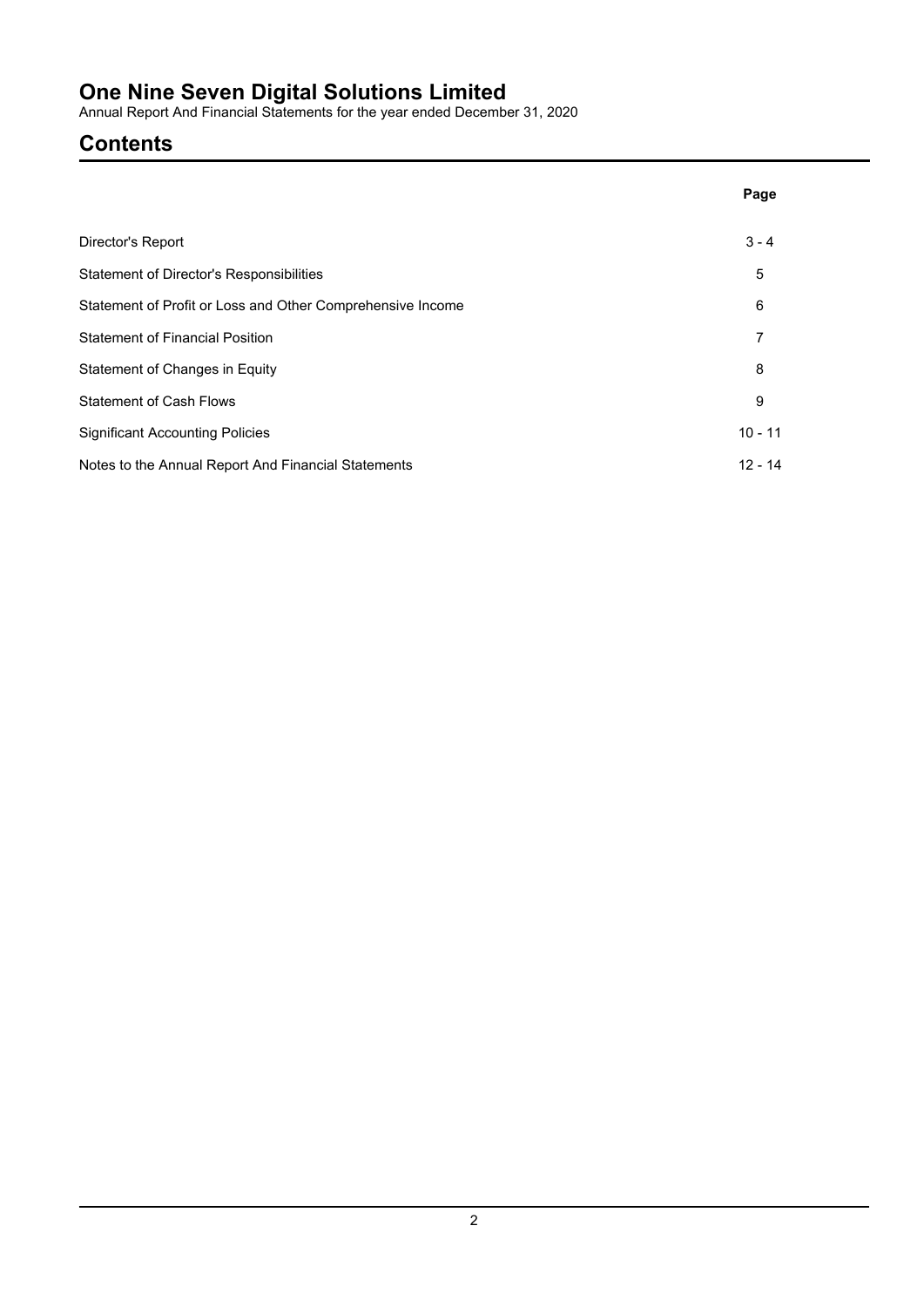Annual Report And Financial Statements for the year ended December 31, 2020

### **Director's Report**

The director submits his report together with the audited annual report and financial statements for the year ended December 31, 2020.

### **1. Principal activities**

The principal activities of the company is to provide various Value Added Services (VAS) primarily using voice, messaging and digital services platforms to telecommunication operators and enterprise customers. The company operates principally in Kenya.

The company has obtained relevant Commination Authority of Kenya (CAK) License of Content Service provider vide certificate serial no. 05-00868-00-00-00233 dated 17th Nov, 2020 valid till 30th June, 2021

There have been no material changes to the nature of the company's business from the prior year.

### **2. Business review of financial results and activities**

The annual report and financial statements have been prepared in accordance with International Financial Reporting Standard for Small and Medium-sized Entities and the requirements of the Kenyan Companies Act, 2015.

The company recorded a loss after tax for the year ended December 31, 2020 of Ksh (837,572).

The movement for the above financial results for the year ended December 31, 2020 have been attributed due to the following:

There was no business activity during the financial year but the Company is exploring for opportunities in Kenya to provide value added services to the telecom operators. The company has signed service agreement with Telkom Kenya Limited on 28<sup>th</sup> Dec. 2020 and service will live soon.

### **3. Share capital**

There have been no changes to the authorised or issued share capital during the year under review.

#### **4. Director**

The director in office at the date of this report are as follows:

### **Director**

Ajay Shekhar Sharma

There have been no changes to the directorate for the year under review.

### **5. Events after the reporting period**

The director is not aware of any material event which occurred after the reporting date and up to the date of this report.

### **6. Statement of disclosure to the company's auditors**

With respect to each person who is a director on the day that this report is approved:

- there is, so far as the person is aware, no relevant audit information of which the company's auditors are unaware; and
- the person has taken all the steps that he or she ought to have taken as a director to be aware of any relevant audit information and to establish that the company's auditors are aware of that information.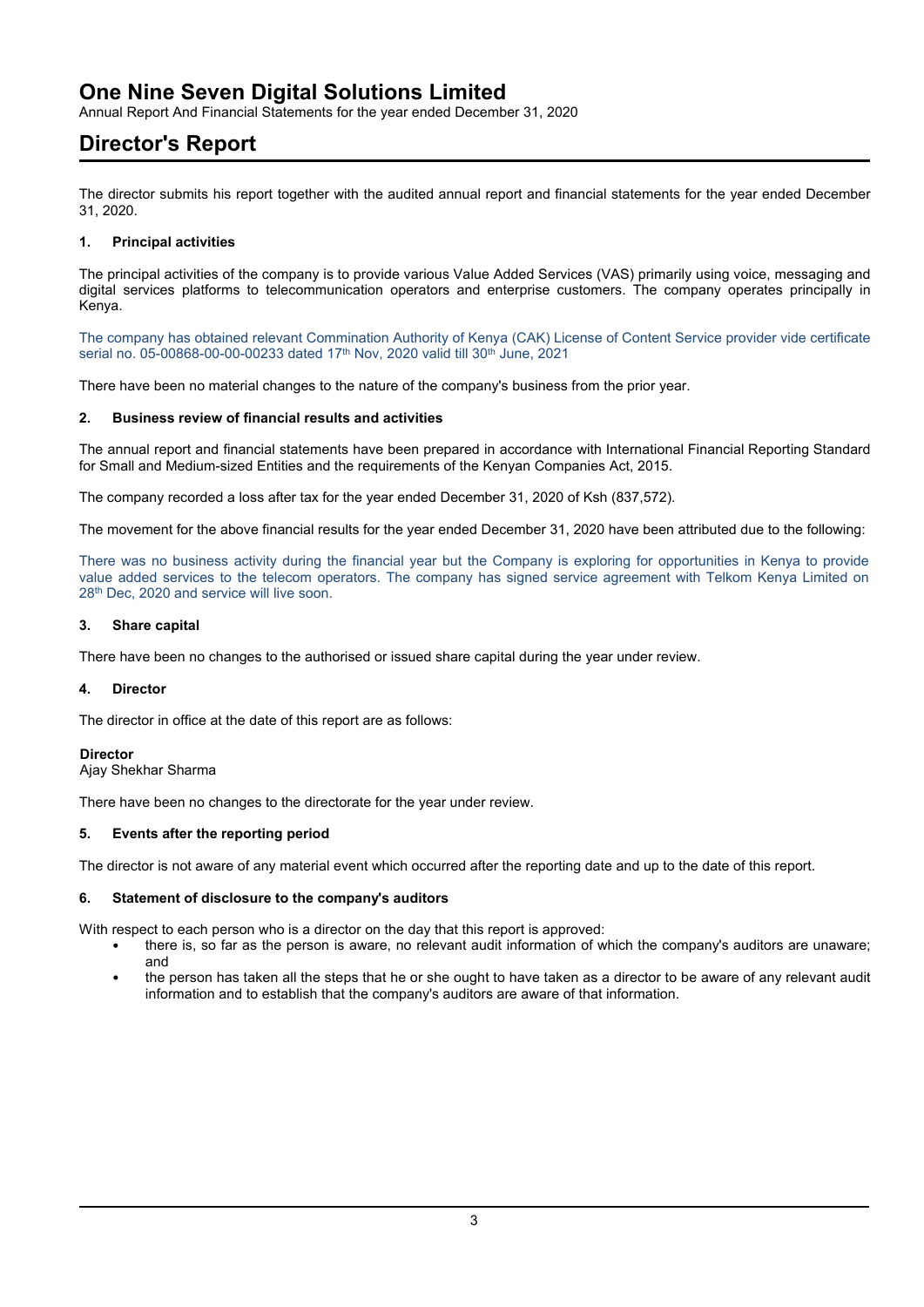Annual Report And Financial Statements for the year ended December 31, 2020

# **Director's Report**

The annual report and financial statements set out on pages 6 to 14, which have been prepared on the going concern basis, were approved by the on February 24, 2021, and were signed on its behalf by:

**OSICITY**  $\overline{Digit}_{a}$ ٢ ointio.  $rac{1}{2}$  $\ddot{\mathbf{Q}}$ **Director**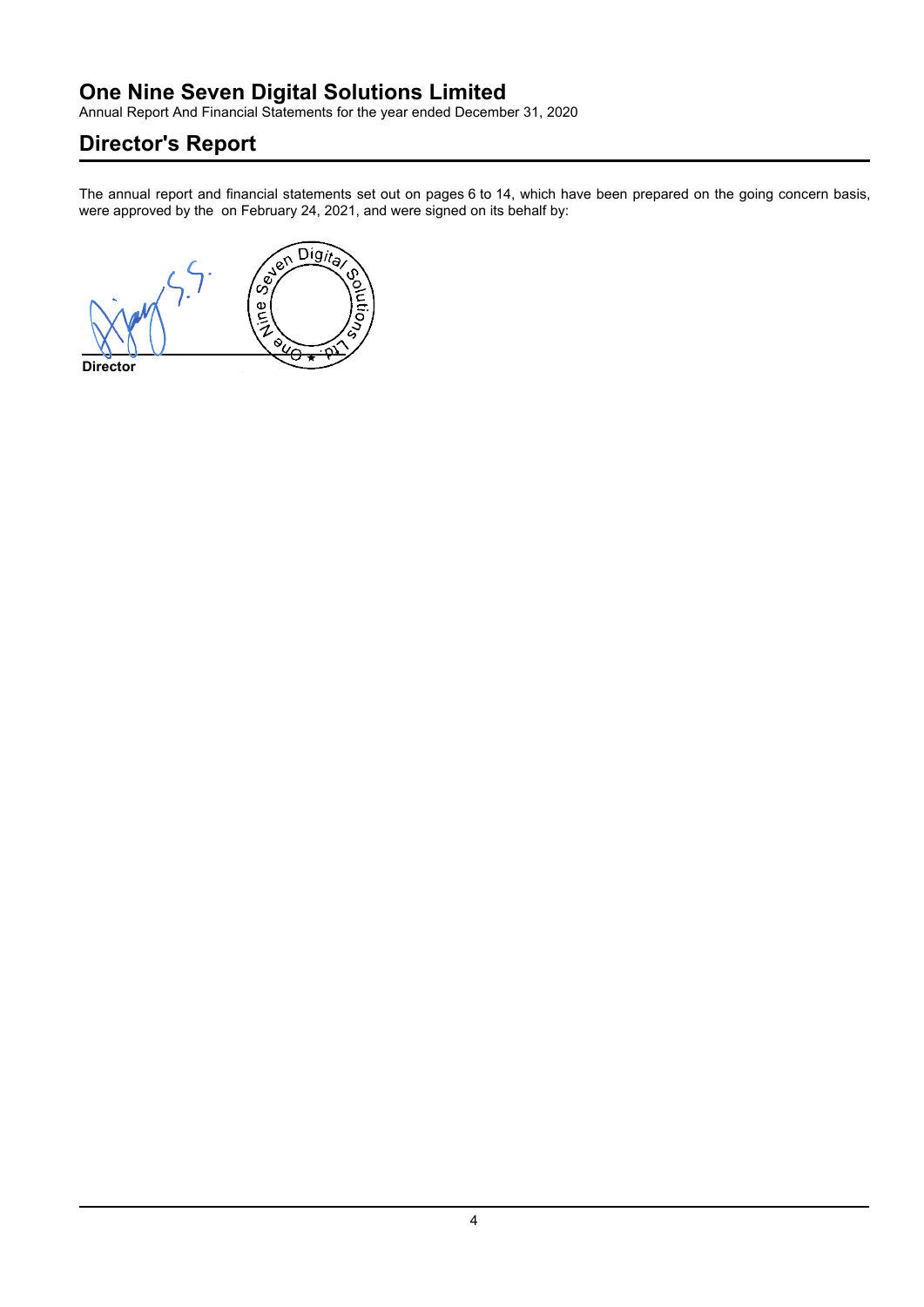Annual Report And Financial Statements for the year ended December 31, 2020

### **Statement of Director's Responsibilities**

The Kenyan Companies Act, 2015 requires the director to prepare annual report and financial statements for each financial year that give a true and fair view of the financial position of the company as at the end of the financial year and of its profit or loss for that year. It also requires the director to ensures that the company maintains proper accounting records that are sufficient to show and explain the transactions of the company and disclose, with reasonable accuracy, the financial position of the company. The director is also responsible for safeguarding the assets of the company, and for taking reasonable steps for the prevention and detection of fraud and other irregularities.

The director accepts responsibility for the preparation and presentation of these annual report and financial statements in accordance with the International Financial Reporting Standard for Small and Medium-sized Entities and in the manner required by the Kenyan Companies Act, 2015. He also accepts responsibility for:

- designing, implementing and maintaining such internal controls as he determines necessary to enable the presentation of annual report and financial statements that are free of material misstatement, whether due to fraud or error;
- selecting suitable accounting policies and applying them consistently; and
- making accounting estimates and judgements that are reasonable in the circumstances.

Having made an assessment of the company's ability to continue as a going concern, the director is not aware of any material uncertainties related to events or conditions that may cast doubt upon the company's ability to continue as a going concern.

The director acknowledges that the independent audit of the annual report and financial statements does not relieve them of their responsibilities.

The annual report and financial statements set out on pages 6 to 14, which have been prepared on the going concern basis, were approved by the on February 24, 2021 and were signed on its behalf by:

Digita c. ⁄<br>े e<br>Vir  $\sqrt[6]{\circ \star}$ **Director**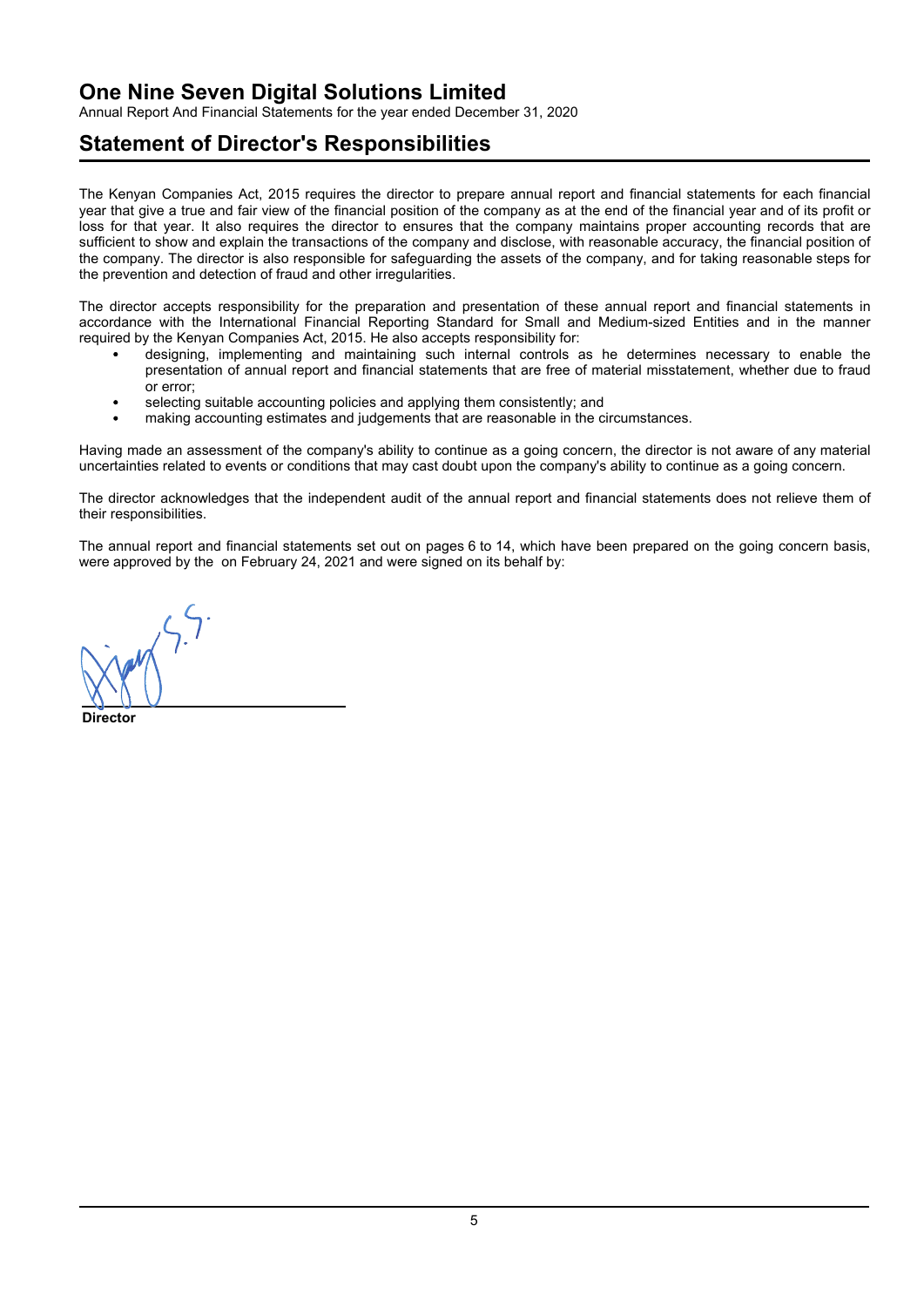Annual Report And Financial Statements for the year ended December 31, 2020

# **Statement of Profit or Loss and Other Comprehensive Income**

| Figures in Shillings                  | Note(s) | 2020       |
|---------------------------------------|---------|------------|
| Operating expenses                    | 2       | (651,062)  |
| <b>Operating loss</b>                 |         | (651, 062) |
| Investment revenue                    | 3       | 12,545     |
| Loss before taxation                  |         | (638, 517) |
| Taxation                              | 4       | (199, 055) |
| Loss for the year                     |         | (837, 572) |
| Other comprehensive income            |         |            |
| Total comprehensive loss for the year |         | (837, 572) |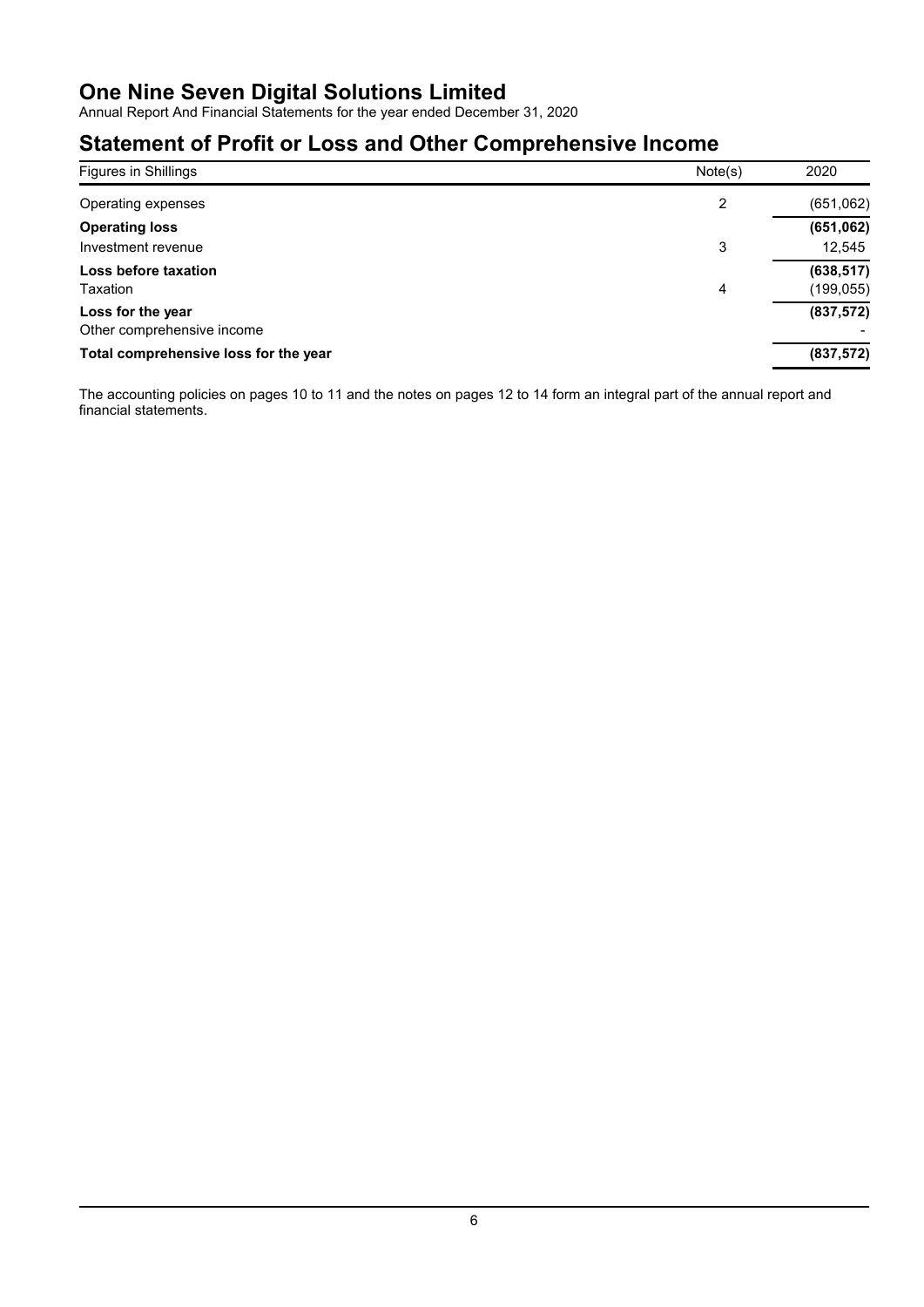Annual Report And Financial Statements for the year ended December 31, 2020

### **Statement of Financial Position as at December 31, 2020**

| Figures in Shillings                | Note(s) | 2020       |
|-------------------------------------|---------|------------|
|                                     |         |            |
| <b>Assets</b>                       |         |            |
| <b>Current Assets</b>               |         |            |
| Trade and other receivables         | 7       | 5,596      |
| Cash and cash equivalents           | 8       | 4,826,020  |
|                                     |         | 4,831,616  |
| <b>Total Assets</b>                 |         | 4,831,616  |
| <b>Equity and Liabilities</b>       |         |            |
| <b>Equity</b>                       |         |            |
| Share capital                       | 9       | 4,999,900  |
| Accumulated loss                    |         | (837, 572) |
|                                     |         | 4,162,328  |
| <b>Liabilities</b>                  |         |            |
| <b>Non-Current Liabilities</b>      |         |            |
| Deferred tax                        | 6       | 195,919    |
| <b>Current Liabilities</b>          |         |            |
| Trade and other payables            | 10      | 470,233    |
| Current tax payable                 |         | 3,136      |
|                                     |         | 473,369    |
| <b>Total Liabilities</b>            |         | 669,288    |
| <b>Total Equity and Liabilities</b> |         | 4,831,616  |
|                                     |         |            |

The annual report and financial statements and the notes on pages 6 to 14, were approved by the on the February 24, 2021 and were signed on its behalf by:

### **Director**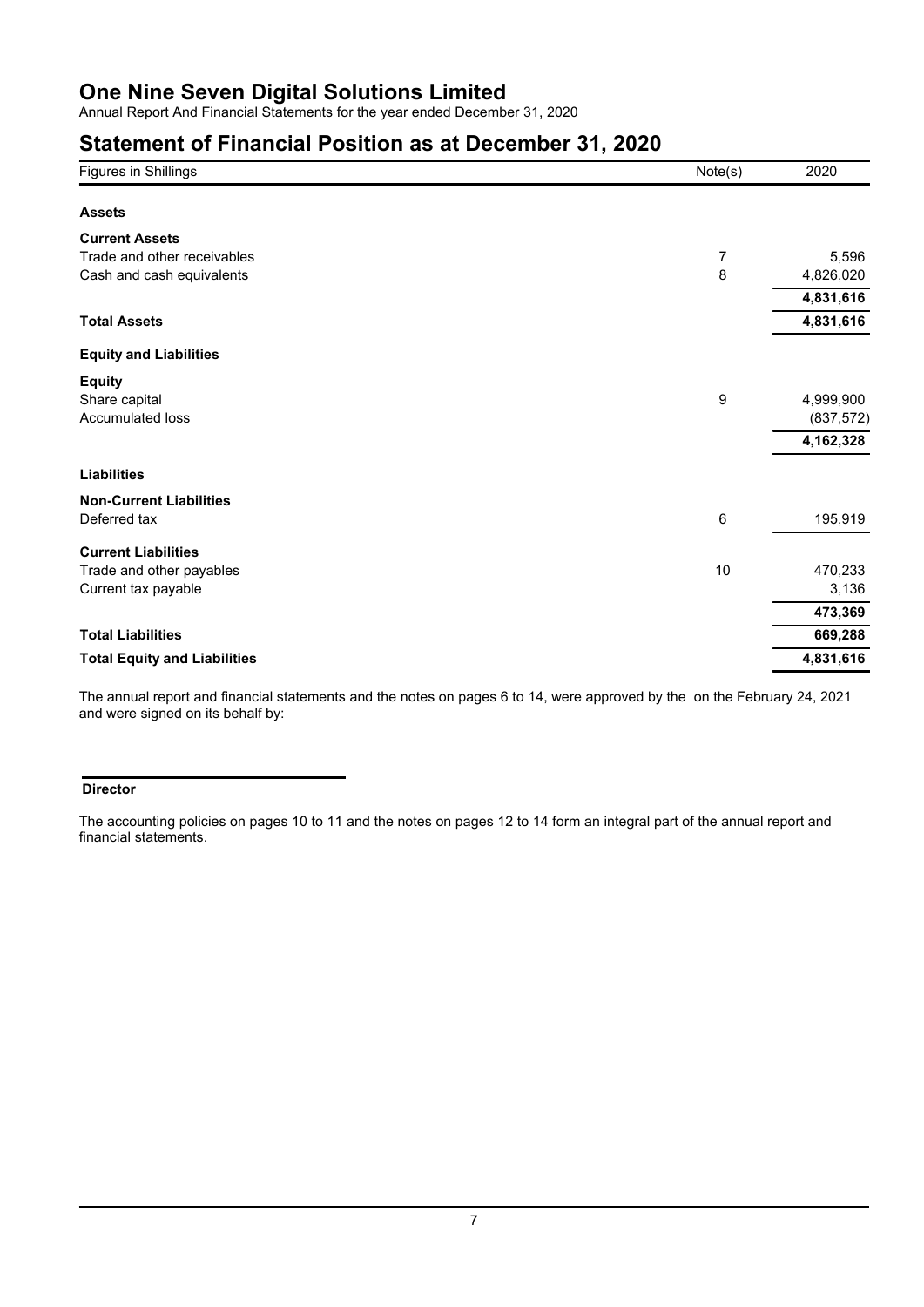Annual Report And Financial Statements for the year ended December 31, 2020

# **Statement of Changes in Equity**

| <b>Figures in Shillings</b>                     | Share capital | Accumulated<br>loss | Total equity |
|-------------------------------------------------|---------------|---------------------|--------------|
| Loss for the year<br>Other comprehensive income |               | (837, 572)          | (837, 572)   |
| Total comprehensive loss for the year           |               | (837, 572)          | (837, 572)   |
| Issue of shares                                 | 4,999,900     |                     | 4,999,900    |
| <b>Total changes</b>                            | 4,999,900     |                     | 4,999,900    |
| Balance at December 31, 2020                    | 4,999,900     | (837, 572)          | 4,162,328    |
| Note(s)                                         | 9             |                     |              |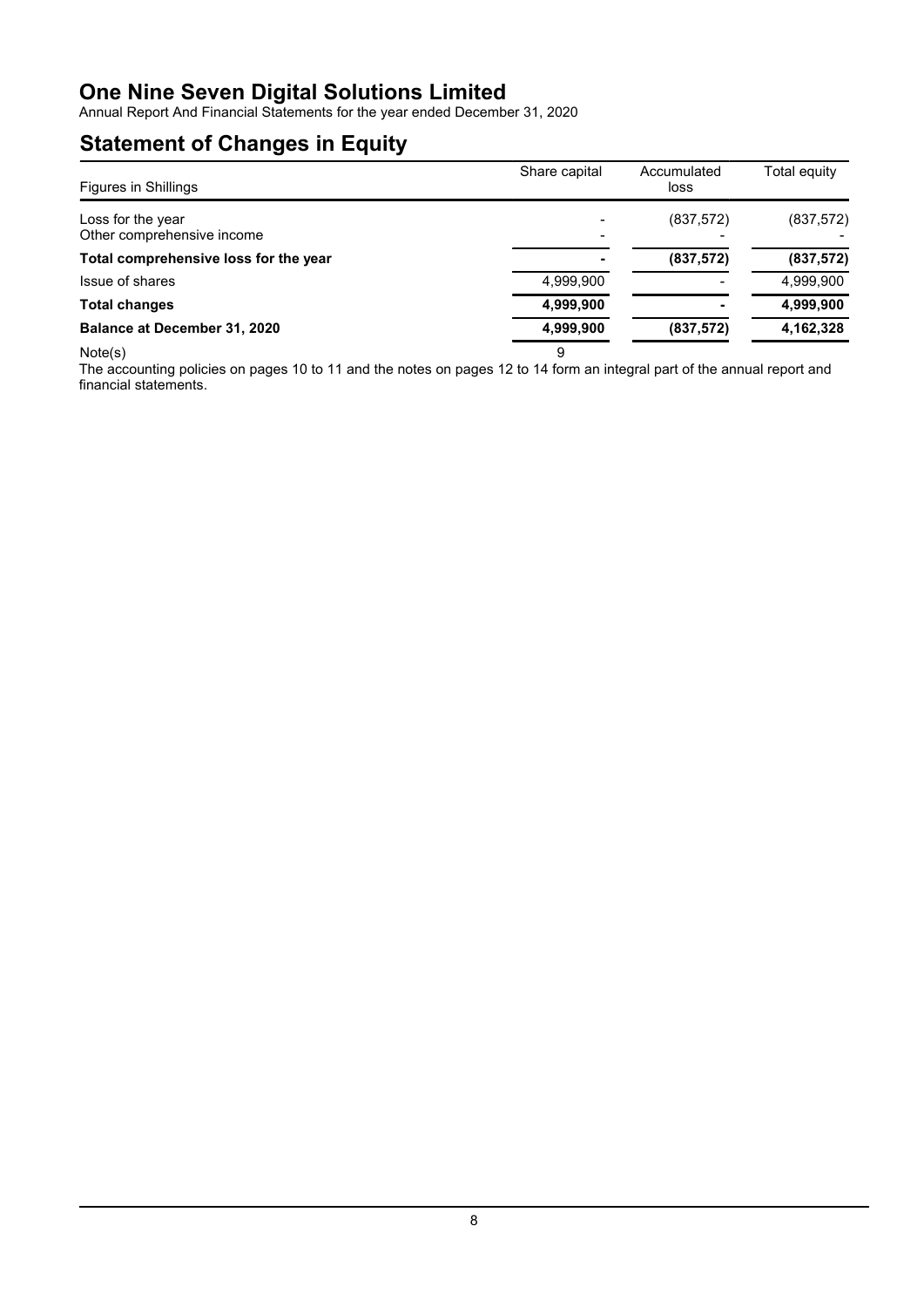Annual Report And Financial Statements for the year ended December 31, 2020

# **Statement of Cash Flows**

| Figures in Shillings                                                   | Note(s) | 2020                  |
|------------------------------------------------------------------------|---------|-----------------------|
| Cash flows from operating activities                                   |         |                       |
| Cash used in operations<br>Interest income                             | 11      | (185, 074)<br>12,545  |
| Net cash from operating activities                                     |         | (172, 529)            |
| Cash flows from financing activities                                   |         |                       |
| Proceeds on share issue                                                | 9       | 4,999,900             |
| Total cash and cash equivalents movement for the year<br>Cash balances |         | 4,827,371<br>(1, 351) |
| Total cash and cash equivalents at end of the year                     | 8       | 4,826,020             |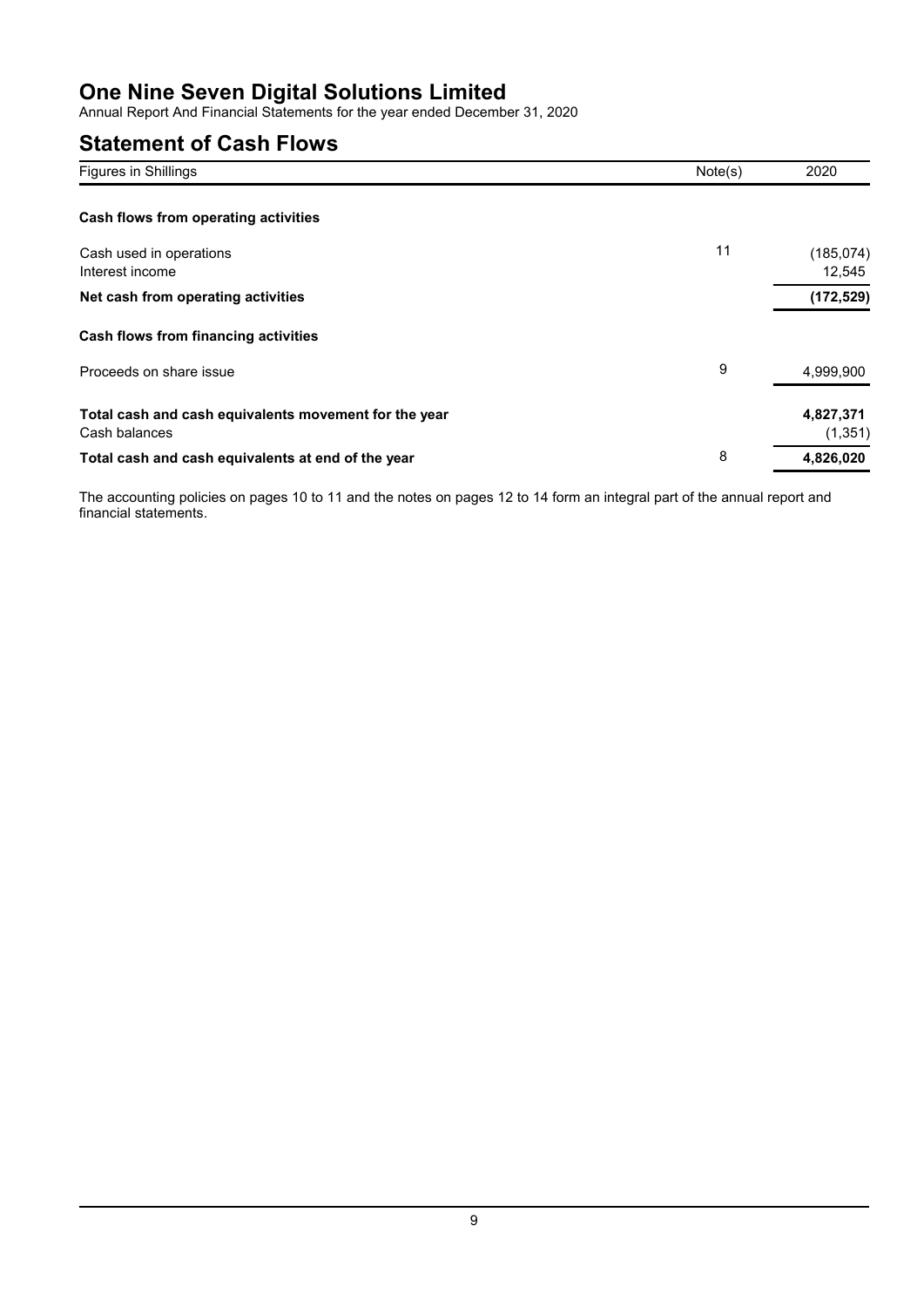Annual Report And Financial Statements for the year ended December 31, 2020

### **Significant Accounting Policies**

### **1. Basis of preparation and summary of significant accounting policies**

The annual report and financial statements have been prepared on a going concern basis in accordance with the International Financial Reporting Standard for Small and Medium-sized Entities, and the Kenyan Companies Act, 2015. For Kenyan Companies Act, 2015 reporting purposes in these financial statements, the balance sheet is represented by the statement of financial position and the profit and loss account is represented by the statement of profit or loss and other comprehensive income.

The annual report and financial statements have been prepared on the historical cost basis, and incorporate the principal accounting policies set out below. They are presented in Shillings and rounded off to the nearest Shilling.

These accounting policies are consistent with the previous period.

#### **1.1 Financial instruments**

#### **Initial measurement**

Financial instruments are initially measured at the transaction price (including transaction costs except in the initial measurement of financial assets and liabilities that are measured at fair value through profit or loss) unless the arrangement constitutes, in effect, a financing transaction in which case it is measured at the present value of the future payments discounted at a market rate of interest for a similar debt instrument.

#### **Financial instruments at amortised cost**

These include loans, trade receivables and trade payables. Those debt instruments which meet the criteria in section 11.8(b) of the standard, are subsequently measured at amortised cost using the effective interest method. Debt instruments which are classified as current assets or current liabilities are measured at the undiscounted amount of the cash expected to be received or paid, unless the arrangement effectively constitutes a financing transaction.

At each reporting date, the carrying amounts of assets held in this category are reviewed to determine whether there is any objective evidence of impairment. If there is objective evidence, the recoverable amount is estimated and compared with the carrying amount. If the estimated recoverable amount is lower, the carrying amount is reduced to its estimated recoverable amount, and an impairment loss is recognised immediately in profit or loss.

### **1.2 Tax**

#### **Current tax assets and liabilities**

Current tax for current and prior periods is, to the extent unpaid, recognised as a liability. If the amount already paid in respect of current and prior periods exceeds the amount due for those periods, the excess is recognised as an asset.

The tax liability reflects the effect of the possible outcomes of a review by the tax authorities.

#### **Deferred tax assets and liabilities**

A deferred tax liability is recognised for all taxable temporary differences.

A deferred tax asset is recognised for all deductible temporary differences to the extent that it is probable that taxable profit will be available against which the deductible temporary difference can be utilised.

Deferred tax asset is recognised for the carry forward of unused tax losses and unused STC credits to the extent that it is probable that future taxable profit will be available against which the unused tax losses and unused STC credits can be utilised.

Deferred tax assets and liabilities are measured at the tax rates that are expected to apply to the period when the asset is realised or the liability is settled, based on tax rates (and tax laws) that have been enacted or substantively enacted by the end of the reporting period.

#### **Tax expenses**

Tax expense is recognised in the same component of total comprehensive income or equity as the transaction or other event that resulted in the tax expense.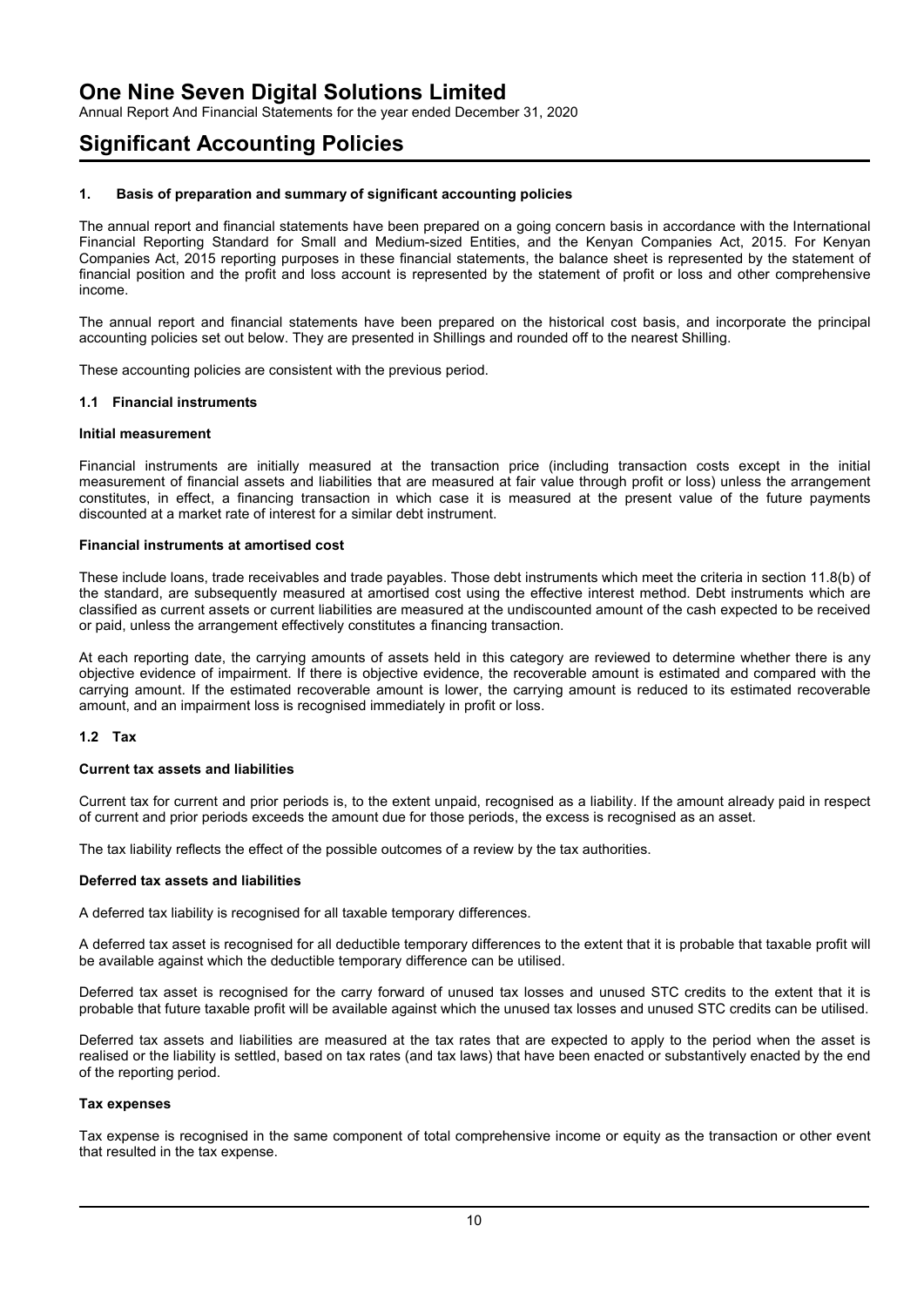Annual Report And Financial Statements for the year ended December 31, 2020

# **Significant Accounting Policies**

### **1.3 Share capital and equity**

If the company reacquires its own equity instruments, those instruments are deducted from equity. No gain or loss is recognised in profit or loss on the purchase, sale, issue or cancellation of the company's own equity instruments. Consideration paid or received shall be recognised directly in equity.

Ordinary shares are recognised at par value and classified as 'share capital' in equity. Any amounts received from the issue of shares in excess of par value is classified as 'share premium' in equity. Dividends are recognised as a liability in the year in which they are declared.

### **1.4 Provisions and contingencies**

Provisions are recognised when the company has an obligation at the reporting date as a result of a past event; it is probable that the company will be required to transfer economic benefits in settlement; and the amount of the obligation can be estimated reliably.

Provisions are measured at the present value of the amount expected to be required to settle the obligation using a pre-tax rate that reflects current market assessments of the time value of money and the risks specific to the obligation. The increase in the provision due to the passage of time is recognised as interest expense.

Provisions are not recognised for future operating losses.

### **1.5 Revenue**

Interest is recognised, in profit or loss, using the effective interest rate method.

### **1.6 Foreign exchange**

### **Foreign currency transactions**

Exchange differences arising on monetary items are recognised in profit or loss in the period in which they arise.

All transactions in foreign currencies are initially recorded in Shillings, using the spot rate at the date of the transaction. Foreign currency monetary items at the reporting date are translated using the closing rate. All exchange differences arising on settlement or translation are recognised in profit or loss.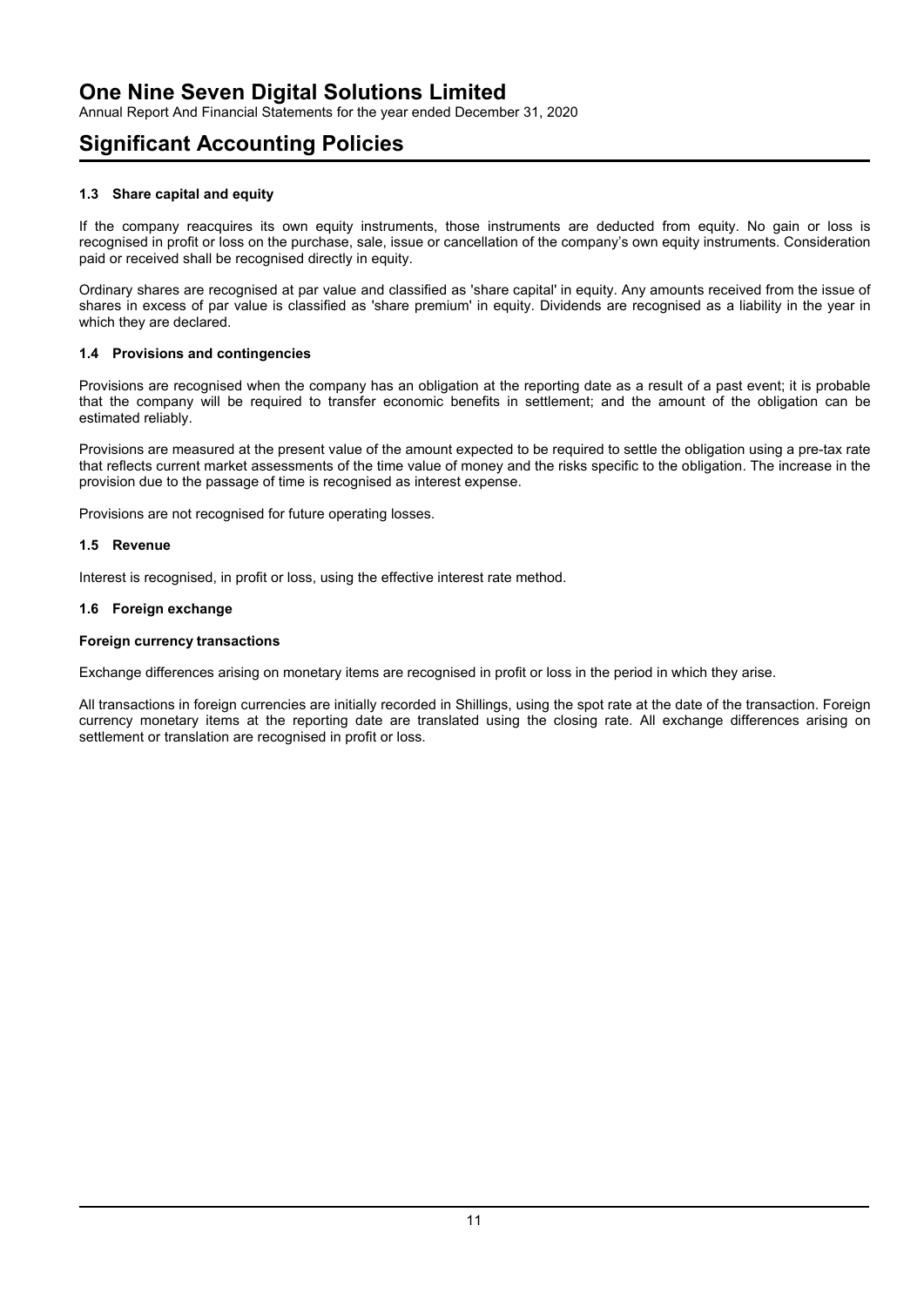Annual Report And Financial Statements for the year ended December 31, 2020

# **Notes to the Annual Report And Financial Statements**

| Figures in Shillings                                                                                                                              | 2020                       |
|---------------------------------------------------------------------------------------------------------------------------------------------------|----------------------------|
| 2.<br><b>Operating expenses</b>                                                                                                                   |                            |
| The following items are included within operating expenses:<br><b>Bank charges</b><br>Legal and professional fees<br>Loss on exchange differences | 16,162<br>633,549<br>1,351 |
|                                                                                                                                                   | 651,062                    |
| 3.<br><b>Investment revenue</b>                                                                                                                   |                            |
| Interest revenue<br>Other interest                                                                                                                | 12,545                     |
| <b>Taxation</b><br>4.                                                                                                                             |                            |
| Major components of the tax expense                                                                                                               |                            |
| <b>Current taxation</b><br>Local normal tax - year                                                                                                | 3,136                      |
| <b>Deferred taxation</b><br>Local deferred tax - current year                                                                                     | 195,919<br>199,055         |
| Reconciliation of the tax expense                                                                                                                 |                            |
| Reconciliation between accounting profit and tax expense.                                                                                         |                            |
| Accounting loss                                                                                                                                   | (638, 517)                 |
| Tax at the applicable tax rate of 25%                                                                                                             | 159,629                    |
| Tax effect of adjustments on taxable income<br>Expenses not deductible for tax purposes                                                           | 39,426<br>199,055          |
| <b>Tax refunded</b><br>5.                                                                                                                         |                            |
| Current tax for the year recognised in loss<br>Balance at end of the year                                                                         | (3, 136)<br>3,136          |
| Deferred tax<br>6.                                                                                                                                |                            |
| Deferred tax asset                                                                                                                                | (195, 919)                 |
| Reconciliation of deferred tax asset/(liability)                                                                                                  |                            |
| Recognised in profit or loss:<br>Write downs and reversal of write downs of deferred tax assets                                                   | (195, 919)                 |
| At end of year                                                                                                                                    | (195, 919)                 |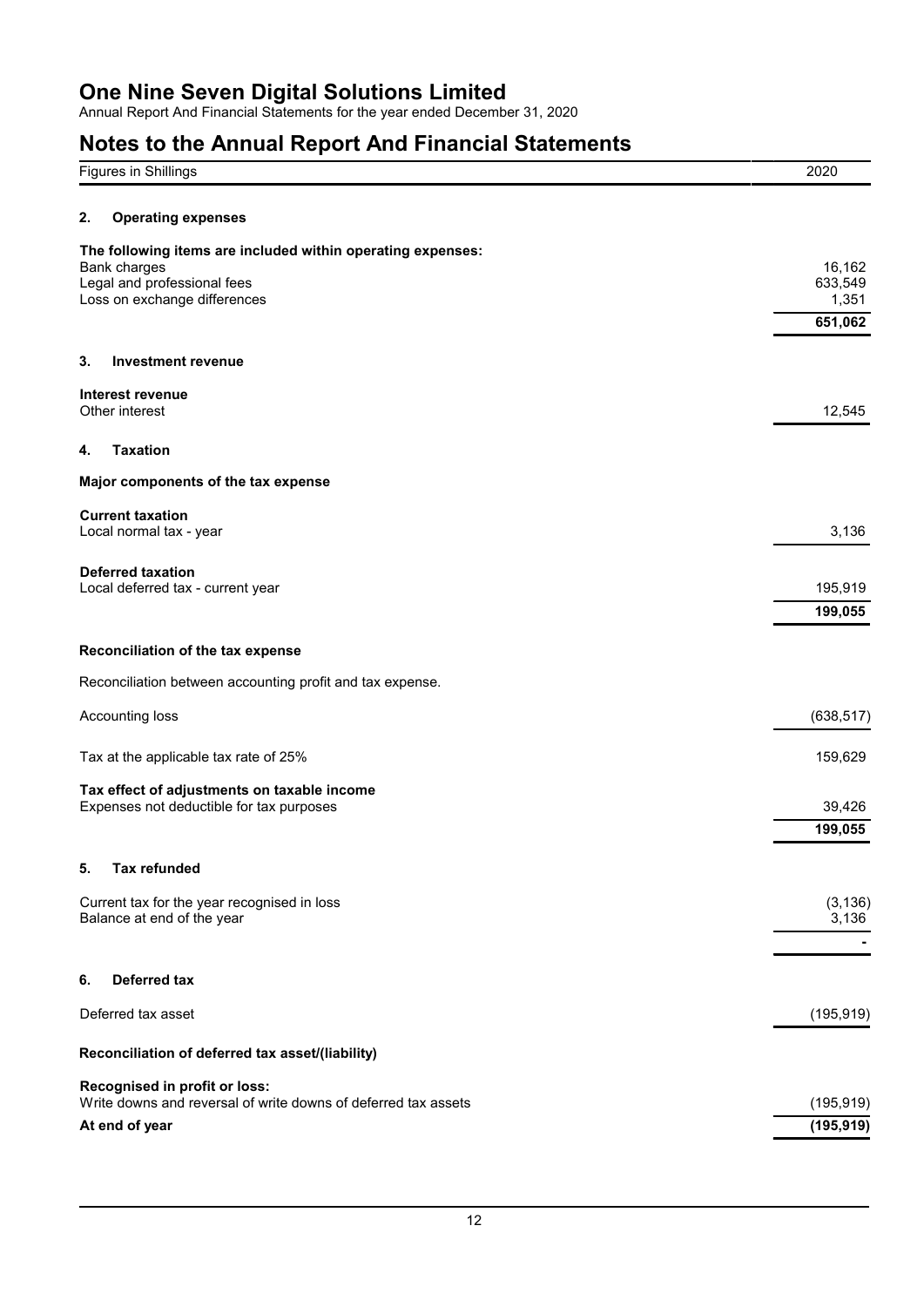Annual Report And Financial Statements for the year ended December 31, 2020

# **Notes to the Annual Report And Financial Statements**

| <b>Figures in Shillings</b>                                | 2020               |
|------------------------------------------------------------|--------------------|
|                                                            |                    |
| Trade and other receivables<br>7.                          |                    |
| Withholding tax                                            | 1,226              |
| Accrued income                                             | 4,370<br>5,596     |
|                                                            |                    |
| <b>Cash and cash equivalents</b><br>8.                     |                    |
| Cash and cash equivalents consist of:                      |                    |
| <b>Bank balances</b>                                       | 1,326,020          |
| Short-term deposits                                        | 3,500,000          |
|                                                            | 4,826,020          |
| Share capital<br>9.                                        |                    |
| <b>Authorised</b>                                          |                    |
| 49,999 Ordinary shares of Ksh 100/= each                   | 4,999,900          |
| <b>Issued</b>                                              |                    |
| 49,999 Ordinary shares of Ksh 100/= each                   | 4,999,900          |
| All issued shares are fully paid.                          |                    |
| 10. Trade and other payables                               |                    |
|                                                            |                    |
| Trade payables<br>Short-term provisions                    | 143,864<br>234,968 |
| Amounts due to related parties (Note 12)                   | 84,802             |
| Other payables                                             | 6,599<br>470,233   |
|                                                            |                    |
| 11. Cash used in operations                                |                    |
| Loss before taxation                                       | (638, 517)         |
| <b>Adjustments for:</b><br>Loss on foreign exchange        | 1,352              |
| Interest received                                          | (12, 545)          |
| Changes in working capital:<br>Trade and other receivables | (5,596)            |
| Trade and other payables                                   | 470,232            |
|                                                            | (185, 074)         |
| 12. Related parties                                        |                    |
|                                                            |                    |

### **Related party balances and transactions with other related parties**

### **Related party balances**

### **Amounts due to related parties**

One97 Communications Singapore Private Limited 84,802

### **Compensation paid to key management**

One Nine Seven Digital Solutions Limited is related to the above related companies by virtue of common control and directorship.